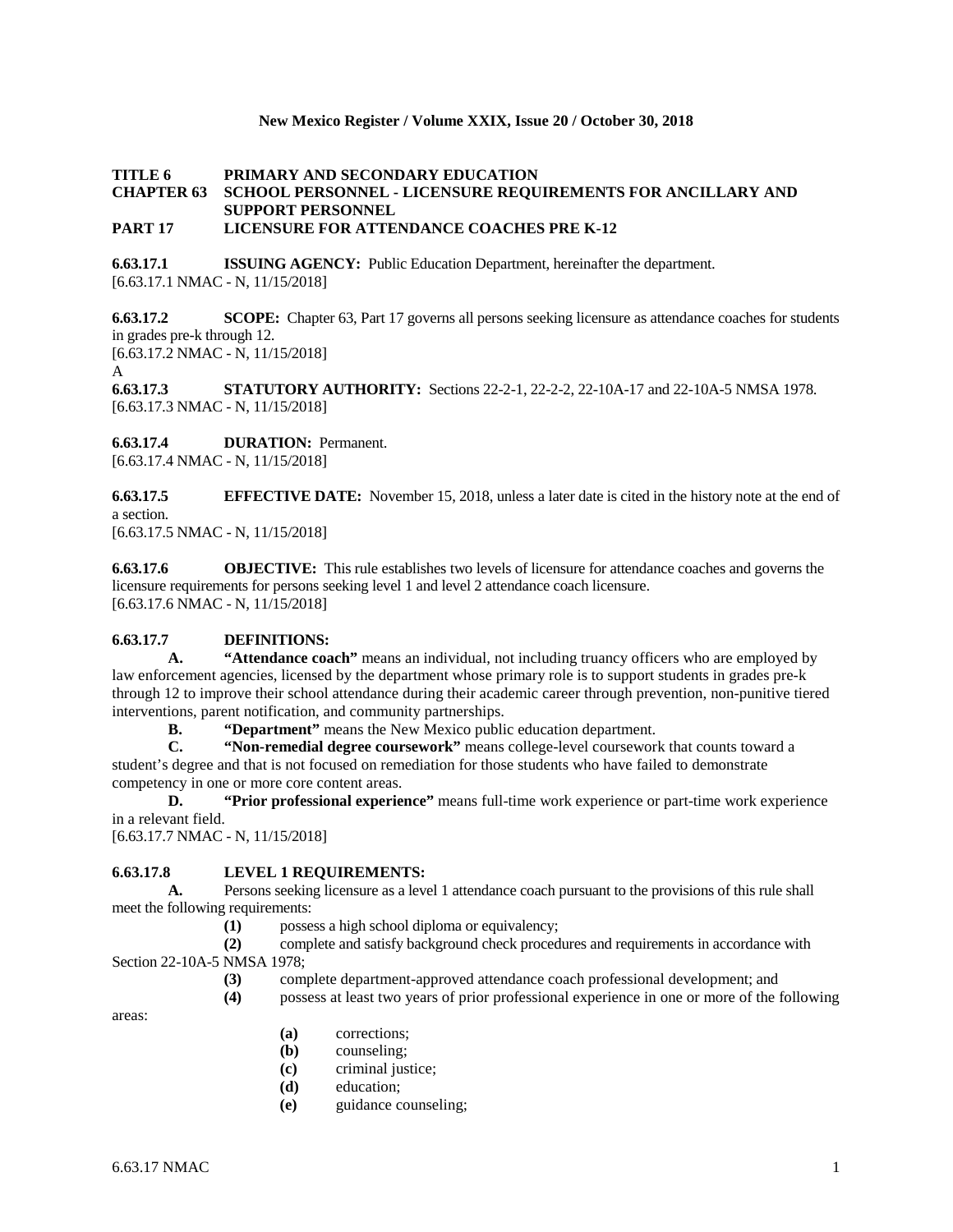- **(f)** juvenile justice;
- **(g)** law enforcement;
- **(h)** psychology;
- **(i)** public administration;
- **(j)** social work;
- **(k)** sociology; or
- **(l)** other closely related fields, as determined by the department.

**B.** In addition to satisfying the requirements of Subsection A of 6.63.17.8 NMAC, a person who seeks a level 1 attendance coach license shall meet one of the following requirements:

**(1)** hold an associate's degree from a nationally or regionally accredited college or university that includes at least 15 semester hours in non-remedial degree coursework; or

**(2)** have completed 48 semester hours of academic credit awarded by a nationally or regionally accredited college or university that includes at least 15 semester hours in non-remedial coursework.

**C.** Persons holding a level 1 license may apply for a higher level of licensure at any time during the licensure period provided:

**(1)** all requirements for the higher level of licensure are satisfied; and

**(2)** the applicant provides certification from the superintendent or charter school administrator that the attendance coach has satisfactorily completed attendance coach duties on a form developed by the department.

**D.** Individuals holding a teaching license or other instructional support license shall be able to take a position as an attendance coach without seeking level 1 license.

[6.63.17.8 NMAC - N, 11/15/2018]

# **6.63.17.9 LEVEL 2 REQUIREMENTS:**

**A.** Persons seeking a level 2 attendance coach license pursuant to the provisions of this rule shall meet the following requirements:

**(1)** hold a bachelor's degree from a nationally or regionally accredited college or university that includes at least 30 semester hours in non-remedial degree coursework;

**(2)** complete and satisfy background check procedures and requirements in accordance with Section 22-10A-5 NMSA 1978;

- **(3)** complete department-approved attendance coach professional development; and
- **(4)** possess at least three years of prior professional experience in one or more of the

following areas:

- **(a)** corrections;
- **(b)** counseling;
- **(c)** criminal justice;
- **(d)** education;
- **(e)** guidance counseling;
- **(f)** juvenile justice;
- **(g)** law enforcement;
- **(h)** psychology;
- **(i)** public administration;
- **(j)** social work;
- **(k)** sociology; or
- **(l)** other closely related fields, as determined by the department.

**B.** Individuals holding a teaching license or other instructional support license shall be able to take a position as an attendance coach without seeking level 2 license.

[6.63.17.9 NMAC - N, 11/15/2018]

**6.63.17.10 ATTENDANCE COACH COMPETENCIES:** The attendance coach shall, at a minimum, understand and be able to:

- **A.** provide individualized, non-punitive intervention to address chronic absenteeism;
- **B.** lead schoolwide attendance initiatives;<br>**C.** develop and maintain community partn
- develop and maintain community partnerships;
- **D.** collect and analyze attendance data;
- **E.** communicate analyses of attendance data and interventions to school administration and staff; and connect students and families to appropriate, available services.
- **F.** connect students and families to appropriate, available services.